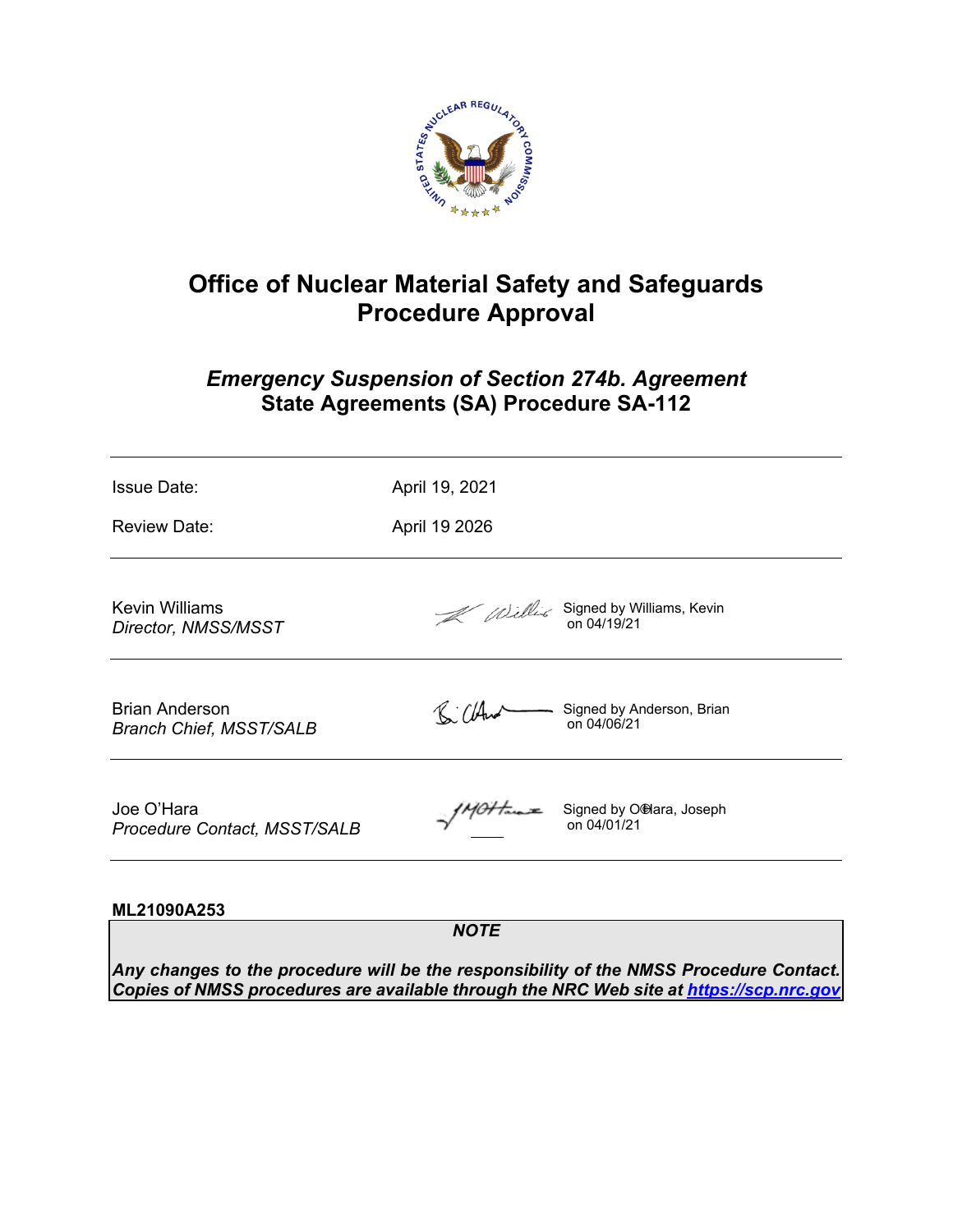#### **I. INTRODUCTION**

This procedure describes the process the U.S. Nuclear Regulatory Commission (NRC) will use to temporarily suspend an Agreement State's 274b. agreement with the NRC. This action will take place when an emergency exists requiring immediate action to protect public health, safety, and security as described in this procedure.

This procedure does not address the non-emergency situation in which there is no immediate danger to the public health, safety, and security. Guidelines for a non-emergency suspension are found in the Office of Nuclear Material Safety and Safeguards (NMSS) Procedure SA-114, *Suspension of Section 274b. Agreement*. Guidelines for termination of an agreement are found in SA-115, *Termination of 274b Agreement*.

#### **II. OBJECTIVE**

To provide the guidelines that will govern the NRC decisions to exercise the authority contained in Section 274j.(2) of the Atomic Energy Act of 1954, as amended (Act).

#### **III. BACKGROUND**

- A. Section 274j.(2) of the Act states: Commission, upon its own motion or upon request of the Governor of any State, may, after notifying the Governor, temporarily suspend all, or part, of its agreement with the State without notice or hearing if, in the judgment of the Commission:
	- 1. An emergency situation exists with respect to any material covered by such an agreement creating danger which requires immediate action to protect the health or safety of persons either within or outside of the State, and
	- 2. The State has failed to take steps necessary to contain or eliminate the cause of the danger within a reasonable time after the situation arose.

A temporary suspension shall remain in effect only for such time as the emergency situation exists and shall authorize the Commission to exercise its authority only to the extent necessary to contain or eliminate the danger.

- B. Agreement materials are byproduct, source and special nuclear material not sufficient for a critical mass pursuant to paragraph (a) of Section 274 of the Act.
- C. Single or isolated events should not be used as the basis for initiating the temporary emergency suspension of an agreement.

# **IV. ROLES AND RESPONSIBILITIES**

A. The Executive Director for Operations (EDO) has the authority to issue an order to the State that would temporarily suspend all, or part, of the State's Section 274b. Agreement and of the NRC's reassertion of regulatory authority over the specified radiological materials and activities. The EDO is responsible for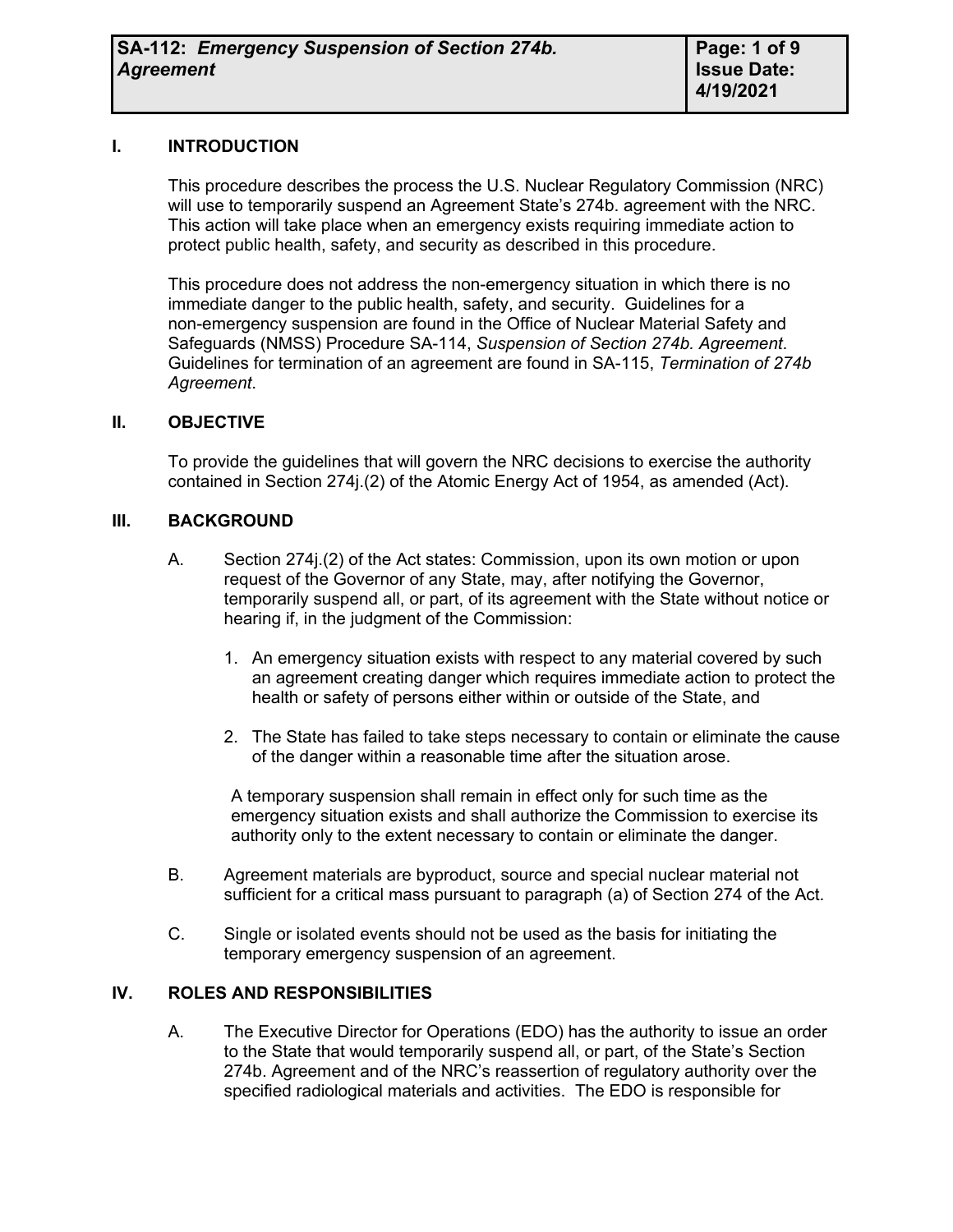notifying the Commission, in writing, detailing the nature of the emergency and the actions taken to contain or eliminate the danger.

- B. The Office of General Counsel (OGC) assists in the review and evaluation of orders and other actions taken to implement the NRC decisions to exercise the authority contained in Section 274j.(2) of the Act.
- C. The Director of the Office of Nuclear Materials, Safety and Safeguards (NMSS) is responsible for:
	- 1. Issuing an order to the State's licensees affected by the temporary suspension.
	- 2. Informing the State's licensees of the transfer of regulatory authority and recognizing all State licenses issued by the State.
	- 3. Taking the lead in the preparation and coordination of a Commission memorandum detailing the emergency suspension of the Agreement and informing the Management Review Board (MRB) of the decision.
	- 4. Coordinating all enforcement actions with the affected NRC Regional office and Office of Enforcement (OE).
	- 5. Approving, signing, and issuing non-escalated enforcement actions to licensees, and, after consultation with OE, signing and issuing non-escalated enforcement actions or letters to non-licensees.
	- 6. Signing and issuing Confirmatory Action Letters.
	- 7. Conducting enforcement panels, pre-decisional enforcement conferences, and enforcement caucuses.
- D. The Director of the Division of Materials Safety, Security, State, and Tribal Programs (MSST) is responsible for:
	- 1. Informing the NMSS Director when the NRC may invoke this procedure.
	- 2. Leading meetings with MSST, OGC, CFO, and NRC management.
	- 3. Preparing correspondence from the MSST staff to the Director of NMSS and the MRB.
	- 4. Supporting the licensing and inspection of the affected Agreement State with the affected NRC Regional office until the suspension is lifted.
- E. The Chief of the State Agreements and Liaison Programs Branch (SALB) in coordination with the respective Regional State Agreements Officer (RSAO) is responsible for the drafting of all follow-up suspension notifications, (e.g., to the Governor, and All Agreement and Non-Agreement States). SALB maintains sample notifications, orders, press releases, and letters on its state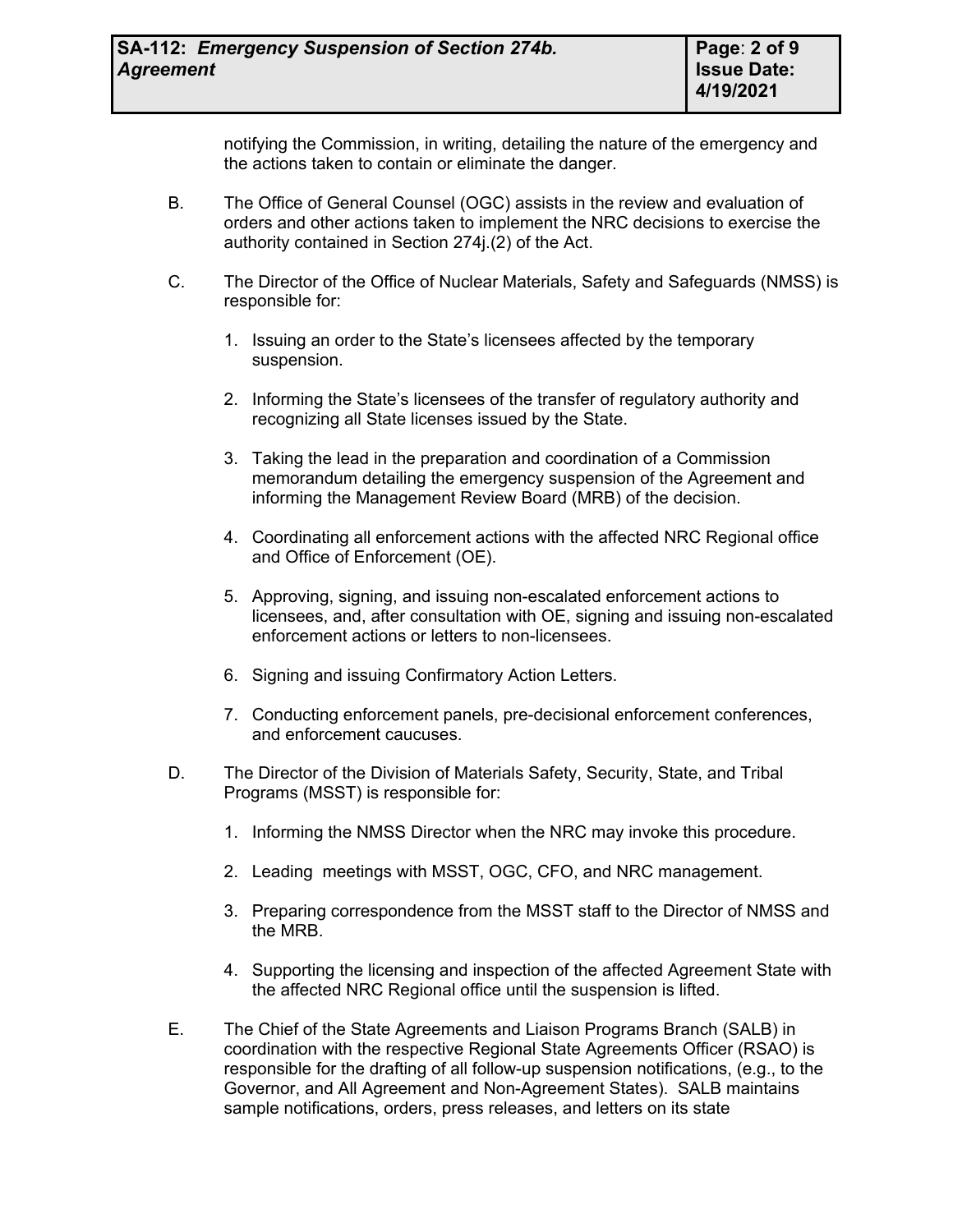communications portal public Web site [\(https://scp.nrc.gov/\)](https://scp.nrc.gov/) or NRC's Agencywide Document Access Management System (ADAMS) [ML20307A373](https://adamsxt.nrc.gov/navigator/AdamsXT/content/downloadContent.faces?objectStoreName=MainLibrary&vsId=%7b967BF2A5-4DF6-C0E0-8EDD-758A0BA00000%7d&ForceBrowserDownloadMgrPrompt=false).

- F. The RSAOs are responsible for coordinating with the State so that all necessary information is gathered, and action is taken to notify all licensees from the Agreement State radiation control program. The RSAOs are responsible for informing the Director of MSST and the Chief of SALB if an Agreement State is experiencing any hardship that may render this procedure necessary.
- G. The Office of Public Affairs (OPA) is responsible for issuing a press release when the NRC plans to take action to suspend an agreement and when the suspension is lifted.
- H. The Office of Congressional Affairs (OCA) is responsible for notifying the Chairman, Committee on Environment and Public Works and Chairman, Committee on Energy and Commerce and the Congressional delegation from the affected State when the NRC plans to take action to suspend an agreement. OCA is also responsible for notifying the same organizations when the temporary suspension is lifted.
- I. The Office of the Chief Financial Officer (OCFO) will on a case-by-case basis decide in coordination with the OGC, NMSS, MSST and SALB, if fees will be collected pursuant to the requirements in Title 10 *Code of Federal Regulations* (CFR) Part(s) 170 and 171. If the decision is to collect fees, OCFO is responsible for the correspondence and collection of fees with licensees in the affected Agreement State.
- J. The appropriate NRC Regional management is responsible for:
	- 1. Gathering all the pertinent information from the State and action is taken to notify all State licensees.
	- 2. Licensing and inspecting of Agreement State licensees when a temporary suspension order has been executed.
	- 3. Initiating enforcement actions necessary to address an immediate threat to public health and safety.

# **V. GUIDANCE**

- A. Criteria for a Temporary Emergency Suspension
	- 1. The NRC may suspend an Agreement, pursuant to Section 274j.(2), in the case of an emergency involving agreement material (byproduct, source, or special nuclear material), when:
		- a. An emergency exists with respect to any material covered by such an agreement creating danger which requires immediate action to protect the health or safety of persons either within or outside of the State.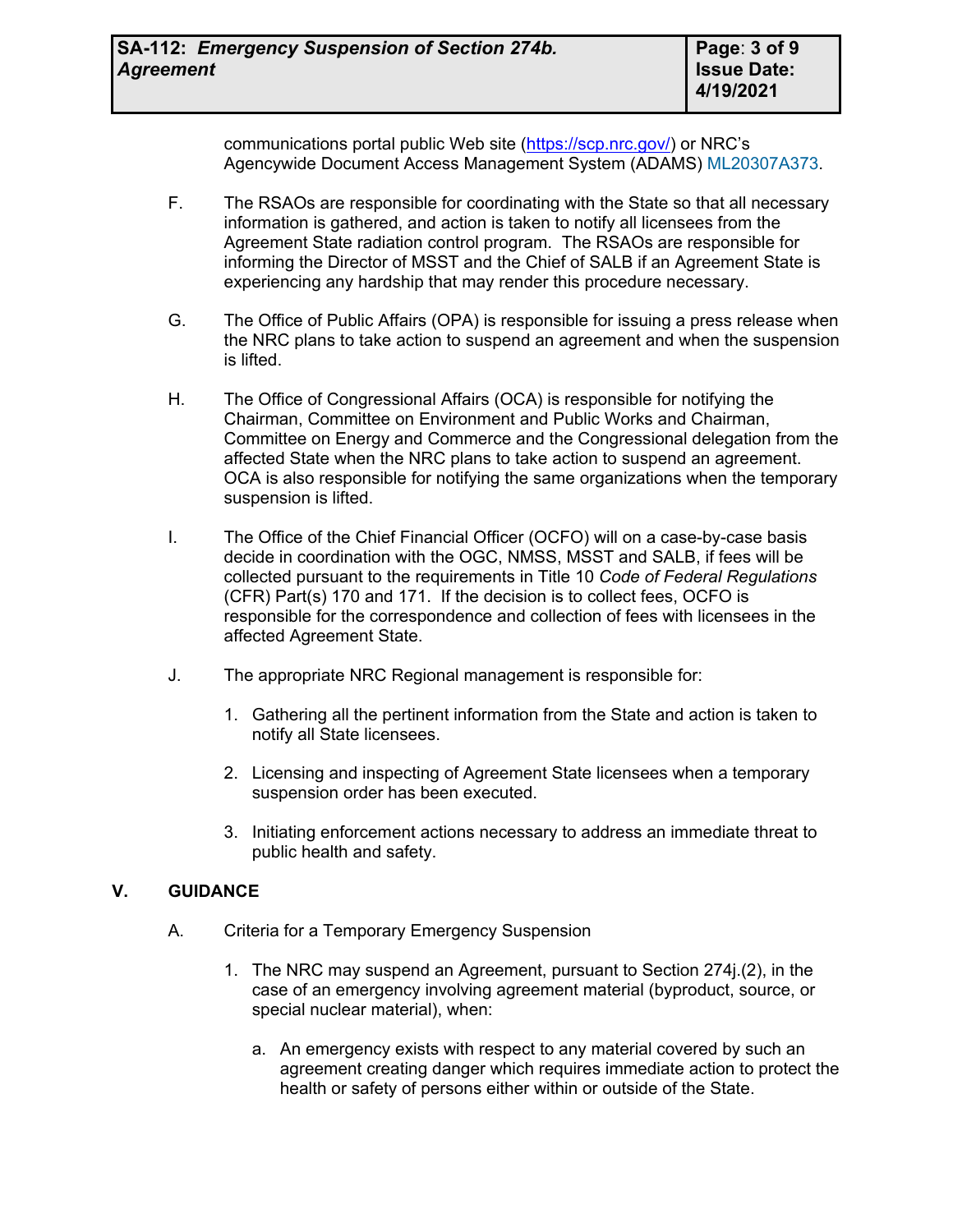- b. The State has failed to take steps necessary to contain or eliminate the cause of the danger within a reasonable time after the situation arose.
- c. An emergency exists with respect to any material covered by such an agreement creating danger which requires immediate action to protect the health or safety of persons either within or outside of the State.
- d. The State has failed to take steps necessary to contain or eliminate the cause of the danger within a reasonable time after the situation arose.
- 2. The NRC will take into consideration the following when deciding to temporarily suspend an agreement or part of an agreement:
	- a. The potential risk to the public or the environment based on the emergency.
	- b. The timeliness and adequacy of actions being taken by the State in response to the emergency.
	- c. Whether the State has the resources to resolve the emergency situation.
	- d. Whether the State is implementing, or is committed to implement, program improvements to address the cause of the emergency.
- 3. These conditions, if not appropriately addressed by the State to prevent the danger, are examples that could result in a consideration of emergency suspension:
	- a. Conditions that caused, or could cause, individuals to receive a dose significantly in excess of the dose limits set forth in Subparts C and D in 10 CFR Part 20 or in other parts of 10 CFR that Agreement States must adopt under the Agreement State Program Policy Statement (e.g., 10 CFR Part 35 limits for patient release).
	- b. Conditions that cause agreement material to be left unsecured, and has caused, or has the potential to cause, imminent severe damage to the public health and safety, or to the environment if this material was used for malevolent actions (e.g., using these materials to create a radiological dispersal device or "dirty bomb");
	- c. Conditions that cause, or could cause, a significant regulatory gap in the National Materials Program in that a State's legislation, regulations, or other program elements may lead to immediate or imminent health and safety or compatibility consequences in other jurisdictions (e.g., lacking compatible transportation requirements);
	- d. Conditions that caused, or could cause, the disruption in regulatory oversight (e.g., a pandemic or any other event (natural or man-made) that would prevent or disrupt an Agreement State from being able to respond to a significant event or to execute its Continuity of Operations (COOP) or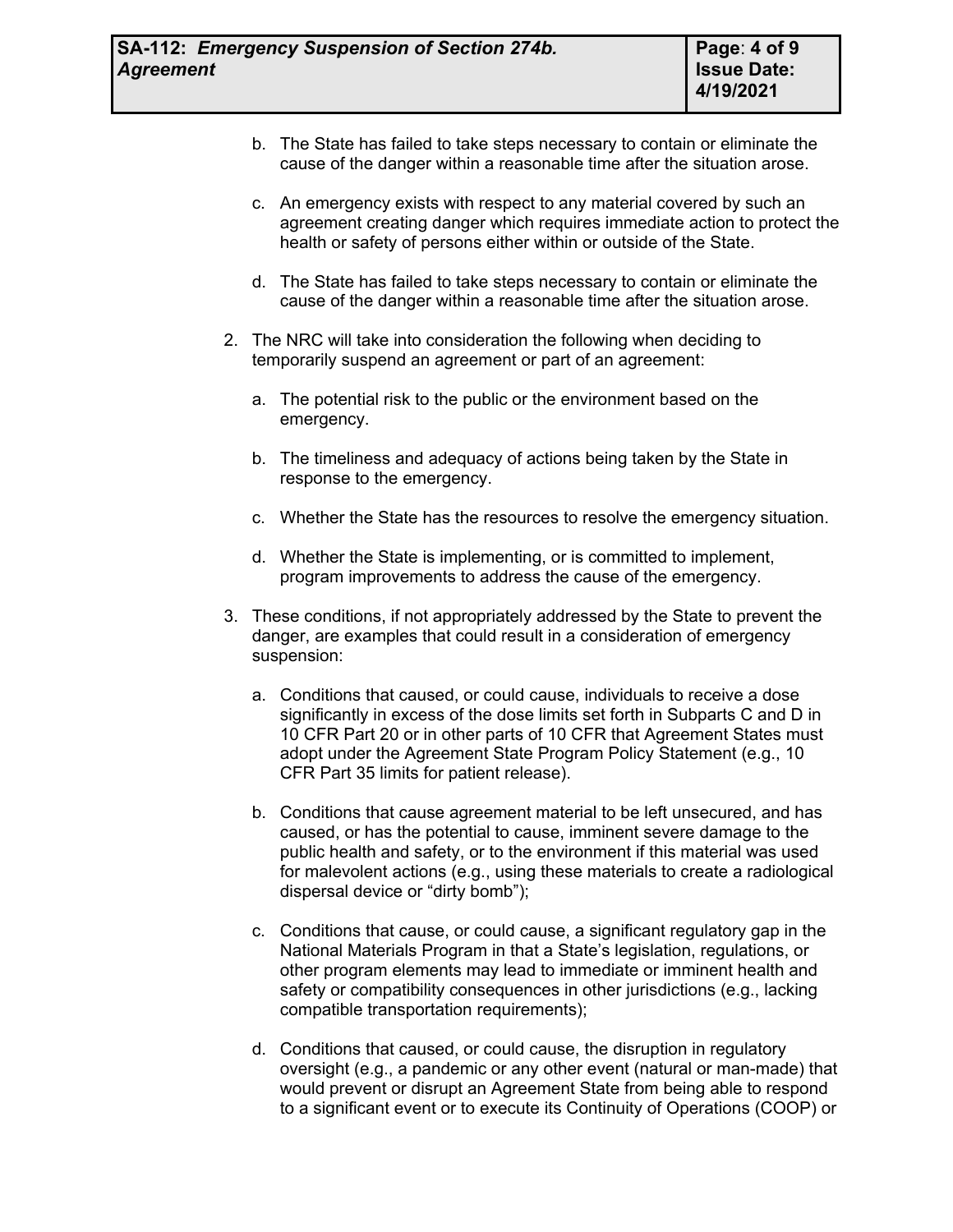Pandemic Response Plan) that impact the State's ability in the short term to protect public health and safety.

- e. In the event an Agreement State would need to execute its COOP or Pandemic Response Plan, the NRC will need to ascertain any regulatory, safety or security issues as the result of the COOP or Pandemic situation. The NRC anticipates asking the Agreement State the questions listed in RCPD Letter 09-015 which can be found in ADAMS at ML092740668 (non-public).
- B. Initiation of a Temporary Emergency Suspension Action
	- 1. If the RSAO becomes aware that the State's Governor will request a temporary suspension of all or part of its Agreement, the RSAO will immediately notify the affect NRC regional management, MSST and SALB management. The RSAO, SALB Branch Chief, MSST Director and NRC management will meet and discuss the next steps. The following actions may be required to be taken:
		- a. Events which may warrant consideration of emergency suspension, but for which there is a reasonable basis for presumption that the Agreement State will satisfactorily resolve the emergency situation, the Region in coordination with MSST will inform the State by telephone of necessary actions that the State should take and that an emergency suspension under Section 274j.(2) will not be issued.
			- i. The Chief of SALB will notify the Chair of the Organization of Agreement States (OAS). OAS may be able to provide additional assistance.
			- ii. The RSAO will provide daily updates to NRC regional management, the Director of MSST and the Chief of SALB on the status of the States actions.
		- b. If the discussion concludes that the State will request a temporary suspension, then:
			- i. The RSAO should advise the State to make the request directly to the EDO via telephone or other virtual communication technology (e.g., MS Teams or Webex), in coordination with the Director, NMSS during normal business hours, if available. The State should contact the NRC Headquarters Operations Center (HOC) at (301) 816-5100, at any time, to notify the EDO, RSAO, or NRC staff. The notification should include the specific nature of the emergency and its possible impacts on public health, safety, and security.
			- ii. The Director of MSST will inform the NMSS Director and the Chair of the Management Review Board.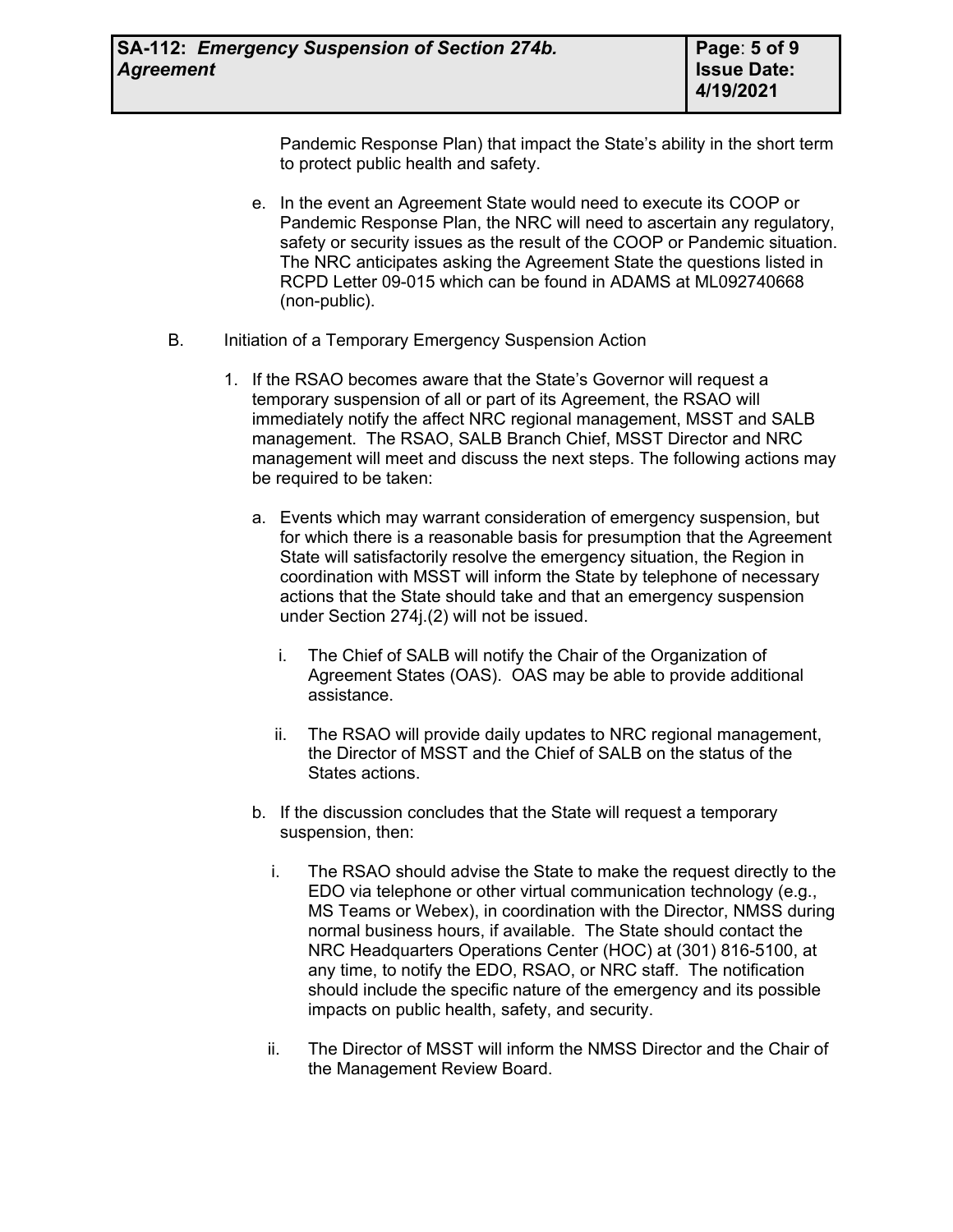- iii. The Chief of SALB will notify the Chair of the Organization of Agreement States (OAS). OAS may be able to provide additional assistance.
- iv. The OCFO, OGC, and SALB will discuss the possibility of assessing fees under Part 170 and Part 171 to the NRC at this time, whether licensees may become subject to Part 170 and Part 171 fees to the NRC at a later date, or whether licensees must pay state fees during the temporary suspension. The order issued by NMSS to state licensees would include the decision on fees.
- 2. To implement a temporary emergency suspension in an efficient and effective manner, the State will need to provide the RSAO and NRC regional management of the affected Agreement State with the following information, at a minimum:
	- a. A list of licensees, the type and quantity of radioactive material they possess and locations of use;
	- b. A telephone, e-mail list and mailing address of licensees in order to notify them of the emergency suspension; and,
	- c. The status of any amendments or new applications with immediate health, safety, and security consequences.
- 3. If the State cannot provide this information prior to, or shortly after an emergency suspension, the NRC will use the National Source Tracking System (NSTS) and the Integrated Source Management Portfolio (ISMP) to identify and locate the licensees with risk-significant radioactive materials.
- 4. The EDO should provide advance notice to the Commission of the intent to issue an order provided that the circumstances prompting the action allow sufficient time to give the Commission advance notice without endangering public health and safety.
- 5. The EDO will issue an order to the State that would temporarily suspend all or part, of the State's Section 274b Agreement and of the NRC's reassertion of regulatory authority over the specified radiological materials and activities.
- 6. The Office Director of NMSS will issue an order to the States licensees affected by the temporary suspension to inform the States licensees of the transfer of regulatory authority, and to recognize all State licenses issued by the State.
- 7. The NRC Regional staff will assist licensing reviews and inspections for the Agreement State until the temporary suspension is lifted.
- 8. NMSS will initiate only enforcement actions that are necessary to address an immediate threat to public health and safety for the Agreement State licensees. If violations found during the temporary suspension do not require immediate action or the State resumes authority before the enforcement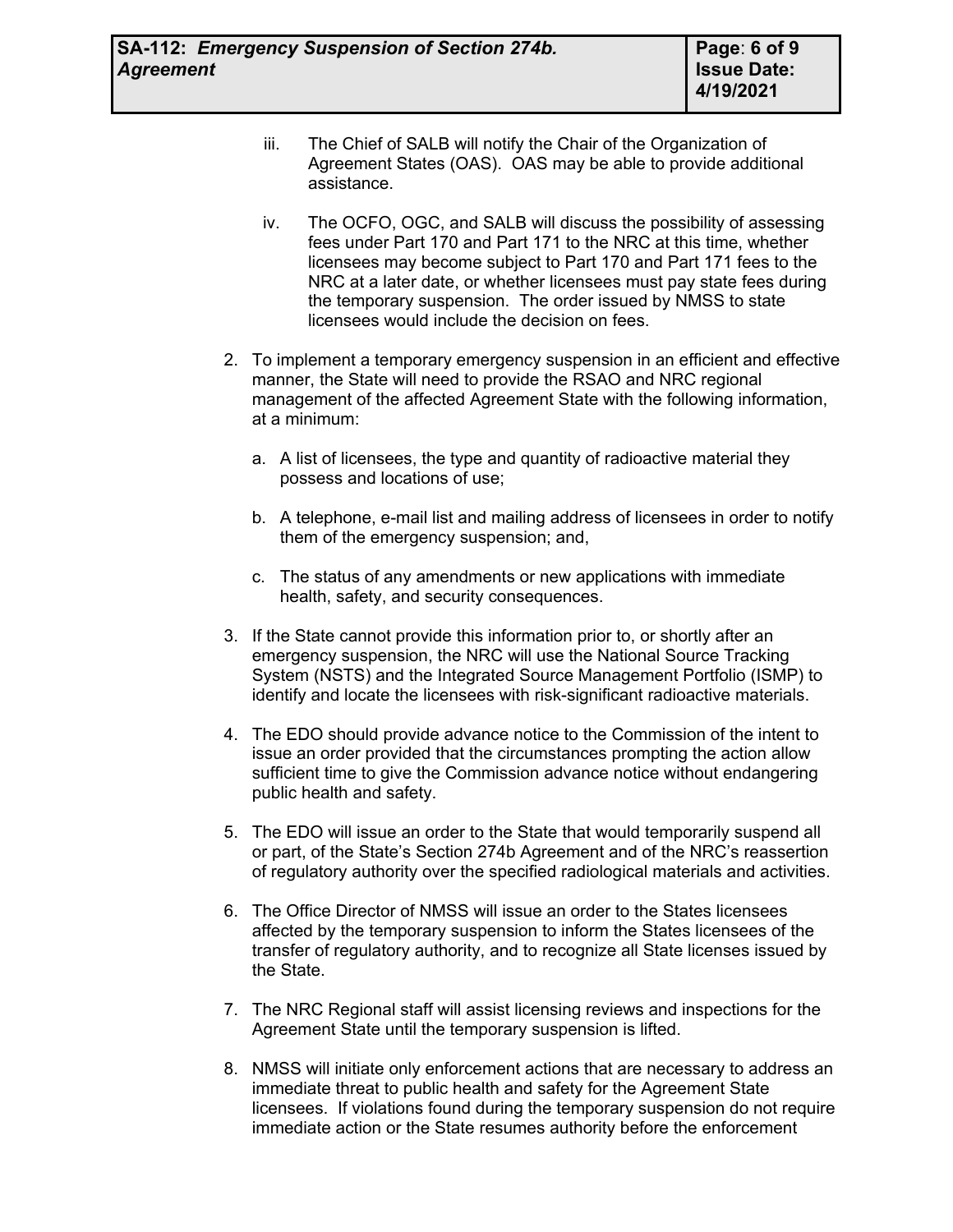actions are completed, then the NRC should discuss with the State authorities whether the State should complete the appropriate enforcement action.

- 9. Emergency suspension is a short-term solution to an urgent problem. If the emergency suspension will continue for an indefinite period, the NRC will initiate steps for a full suspension or termination of the 274b. Agreement (see NMSS Procedure SA-114, *Suspension of Section 274b. Agreement*, and NMSS Procedure SA-115, *Termination of a Section 274b. Agreement*).
- 10. Sample notifications, orders, press releases, and letters can be found of the State Communications Portal public Web site or ADAMS [ML20307A373.](https://adamsxt.nrc.gov/navigator/AdamsXT/content/downloadContent.faces?objectStoreName=MainLibrary&vsId=%7b967BF2A5-4DF6-C0E0-8EDD-758A0BA00000%7d&ForceBrowserDownloadMgrPrompt=false)
- C. Withdrawal of a Temporary Emergency Suspension
	- 1. When the State informs the RSAO that the emergency has been contained, the RSAO will request a meeting with NRC Regional management, SALB Branch Chief, MSST Director. If the NRC agrees the temporary suspension can be lifted, the following actions will take place:
		- a. The SALB staff, in coordination with OGC, will draft an Order for the EDO to sign lifting the suspension. The Order will recognize the emergency situation has been contained or eliminated. This Order will be sent to the Governor of the State and will indicate that the emergency suspension is no longer in effect;
		- b. The Director of NMSS will rescind the order and in coordination with the appropriate NRC Region, notify the State's licensees that the temporary suspension is no longer in effect;
		- c. The appropriate NRC Region and RSAO will meet with the Agreement State to provide a turnover of work activities (e.g., licensing actions, inspections, and enforcement);
		- d. The Chief of SALB is responsible for notifying the Chairman of the OAS;
		- e. OPA is responsible for issuing a press release; and
		- f. OCA is responsible for notifying Congressional committees and the congressional delegation for the affected State.
- D. Evaluation of the Agreement State Radiation Control Program Following a Temporary Suspension
	- 1. The Director of NMSS, in coordination with NRC Regional management, the RSAO, SALB, and MSST management, will meet with the Agreement State management to discuss the current status of State program and actions taken by the State to prevent another emergency.
	- 2. If the NMSS Director does not have reasonable assurance that the State's Agreement Program has not taken sufficient actions to prevent another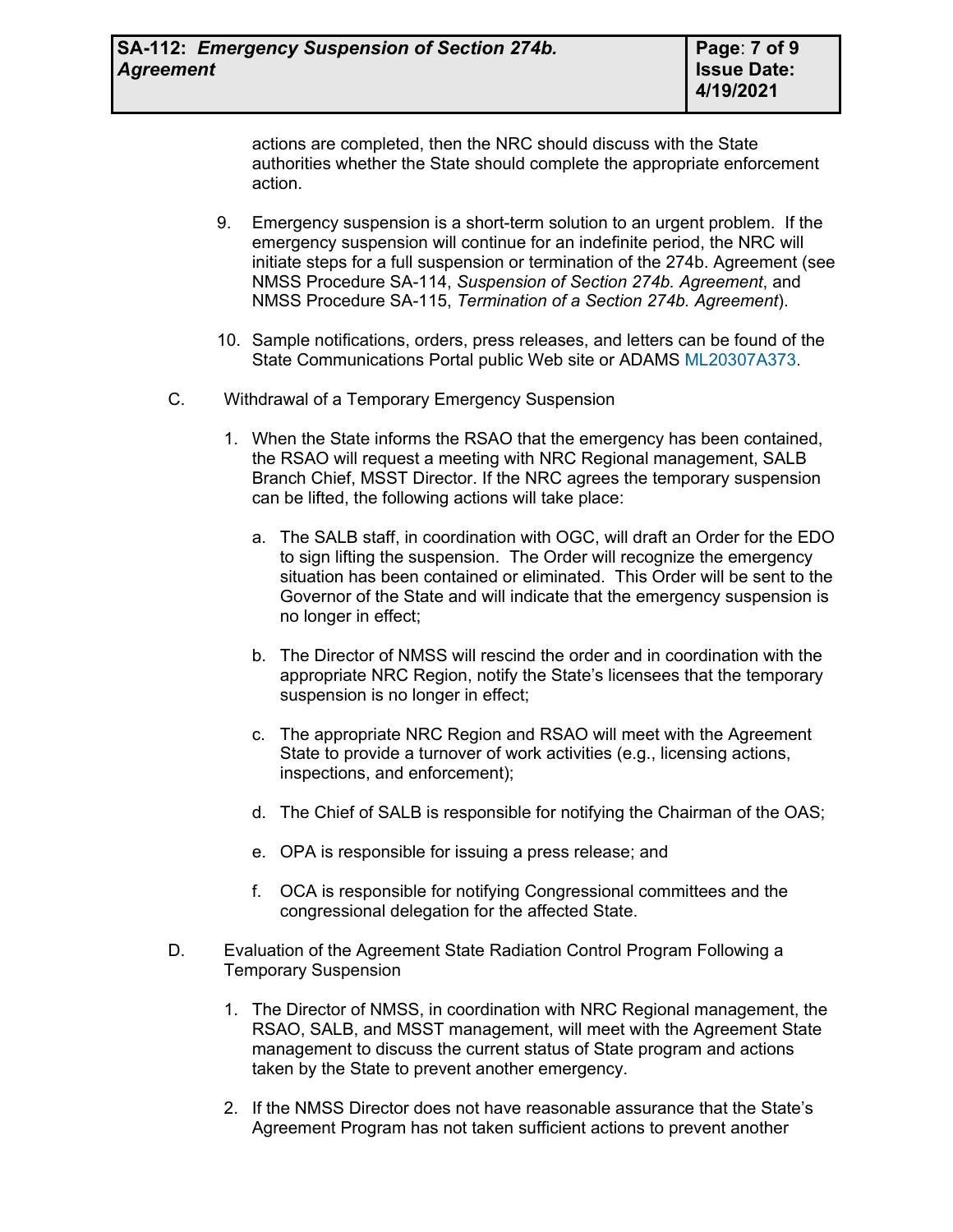emergency or upon the Agreement State's request, a meeting with the MRB should take place. The MRB meeting should be scheduled within 60 – 90 days from the lifting of the temporary suspension to discuss and evaluate the Agreement State's current program status. Based on the discussion between the State, NMSS, and NRC Regional management, the MRB will consider whether it may be necessary to change the date of the next IMPEP review, periodic meeting or place the State on enhanced monitoring (see NMSS Procedure SA-106, *The Management Review Board* and NMSS Procedure SA-122, *Heightened Oversight and Monitoring*).

# **VI. REFERENCES**

NMSS SA Procedures are available at: <https://scp.nrc.gov/procedures.html>

Sample notifications, orders, press releases and letters are available at: <https://scp.nrc.gov/>

# **VII. ADAMS REFERENCE DOCUMENTS**

For knowledge management purposes, all previous revisions of this procedure, as well as associated correspondence with stakeholders, that have been entered into ADAMS are listed below.

| No.            | <b>Date</b> | <b>Document Title/Description</b>                                                                                                      | <b>Accession Number</b>     |
|----------------|-------------|----------------------------------------------------------------------------------------------------------------------------------------|-----------------------------|
| 1              | 7/18/02     | STP Procedure SA-112                                                                                                                   | ML023020536                 |
| $\overline{2}$ | 11/5/06     | Memorandum from Luis Reyes, EDO,<br>to Charlie Miller, FSME, Delegation of<br>Authority                                                | ML063030369                 |
| 3              | 5/7/08      | Memorandum from Cynthia Carpenter,<br>OE to Charlie Miller, FSME, Delegation<br>of Authority for Enforcement Actions                   | ML080850267                 |
| $\overline{4}$ | 2/22/07     | FSME-07-020, Opportunity to<br><b>Comment on Draft Revisions to FSME</b><br>Procedure SA-112                                           | ML070570341                 |
| 5              | 2/22/07     | FSME Procedure SA-112, Draft<br>Revision                                                                                               | ML070570359                 |
| 6              | 9/25/07     | FSME-07-089, Final FSME Procedure<br>SA-112                                                                                            | ML072700496                 |
| $\overline{7}$ | 9/25/07     | <b>FSME Procedure SA-112</b>                                                                                                           | ML072510003                 |
| 8              | 9/25/07     | <b>Redline/Strikeout Copy</b>                                                                                                          | ML072510004                 |
| 9              | 9/25/07     | <b>Resolution of Comments</b>                                                                                                          | ML072610485                 |
| 10             | 10/2/09     | RCPD Letter 09-015; Anticipated<br>Questions during a COOP or<br>Pandemic Plan Response involving an<br><b>Agreement State Program</b> | ML092740668<br>(non-public) |
| 11             | 11/08/10    | FSME-10-093, Opportunity to<br><b>Comment on Draft Revisions to FSME</b><br>Procedures SA-112 and SA-114                               | ML103070271                 |